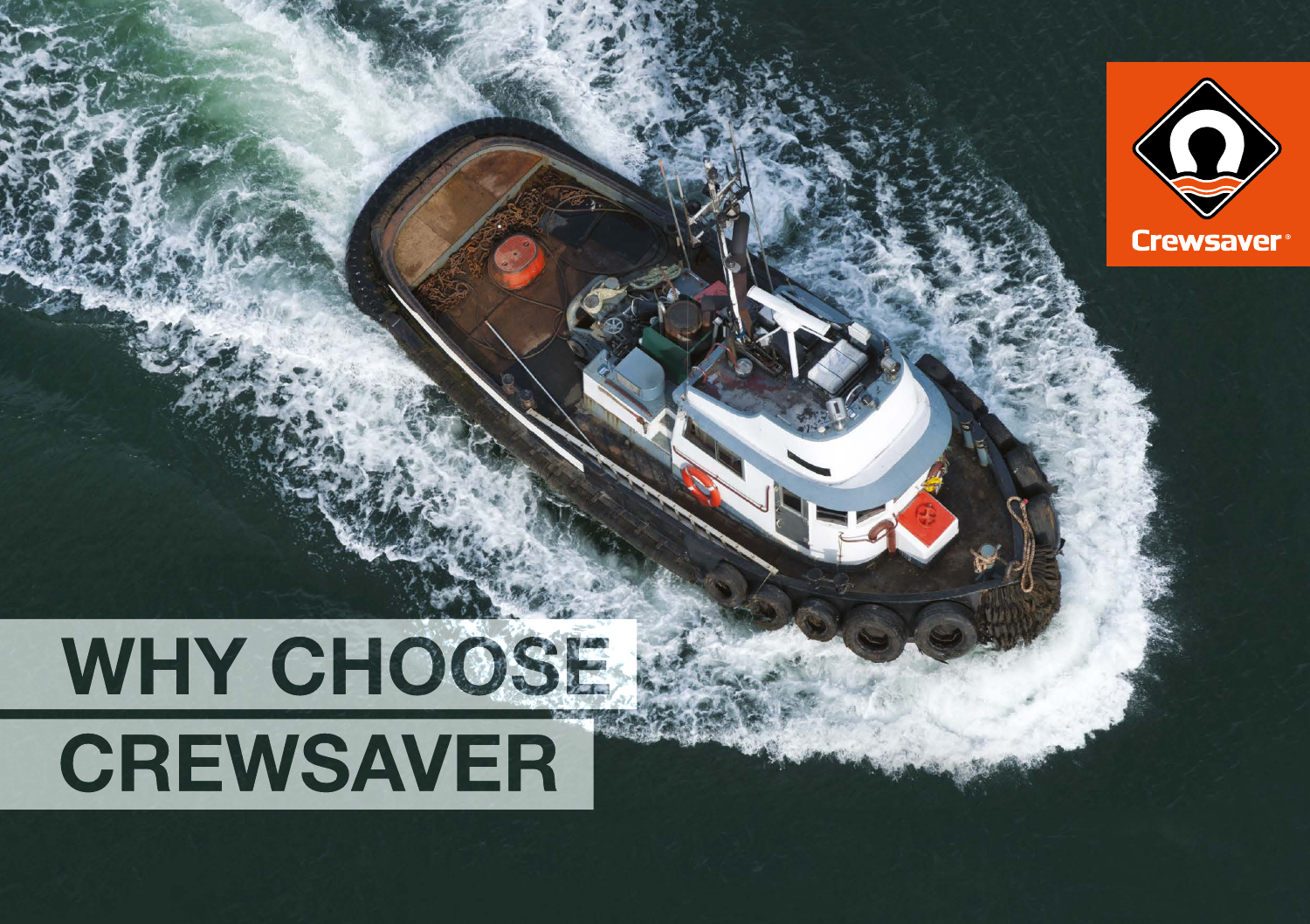## **It's what's inside that counts**

The Crewsaver Workvest range uses technology and expertise gained by Survitec through its work in the design and manufacture of lifejackets for the marine and aviation markets. The range provides absolute protection and performance to ensure your workforce safety is taken care of. By uniting our innovative ergonomic designs with ground breaking performance materials, the Crewsaver Workvest range aims to provide you with the winning formula.

**Spray hood\* includes additional piping and breather holes to keep it off your face and aid visibility**

**Slim line profile around the neck allowing you to move your arms more freely**

**Accessible twin lifting beckets, allowing your crew to get you out of the water as easily as possible**

**The most up-to date Hammar MA1 and UML pro-sensor operating head which prevents accidental activation by wave splashes** 

**visibility** Unique bladder **visibility** Unique bladder **visibility** is visibility **distribution providing turning solutions in less than three seconds**

**Crotch straps to reduce jacket ride up**   **A built in inflatable chin support, comfortably supports your head and keeps your airways clear**

**Manual oral tube for additional air top up** 

**Built in AIS attachment point, AIS can also be fitted as standard activates automatically on inflation**

...........................

**Attachment for fitting a PLB Built in lifejacket light, whistle and spray hood\***

**Reflective tape to aid** 

**290N Inflation chamber providing exceptional turning speeds even when wearing heavy clothing**

**Example: Crewfit 275N XD with added hood and light** \* Spray hood and light available as optional extras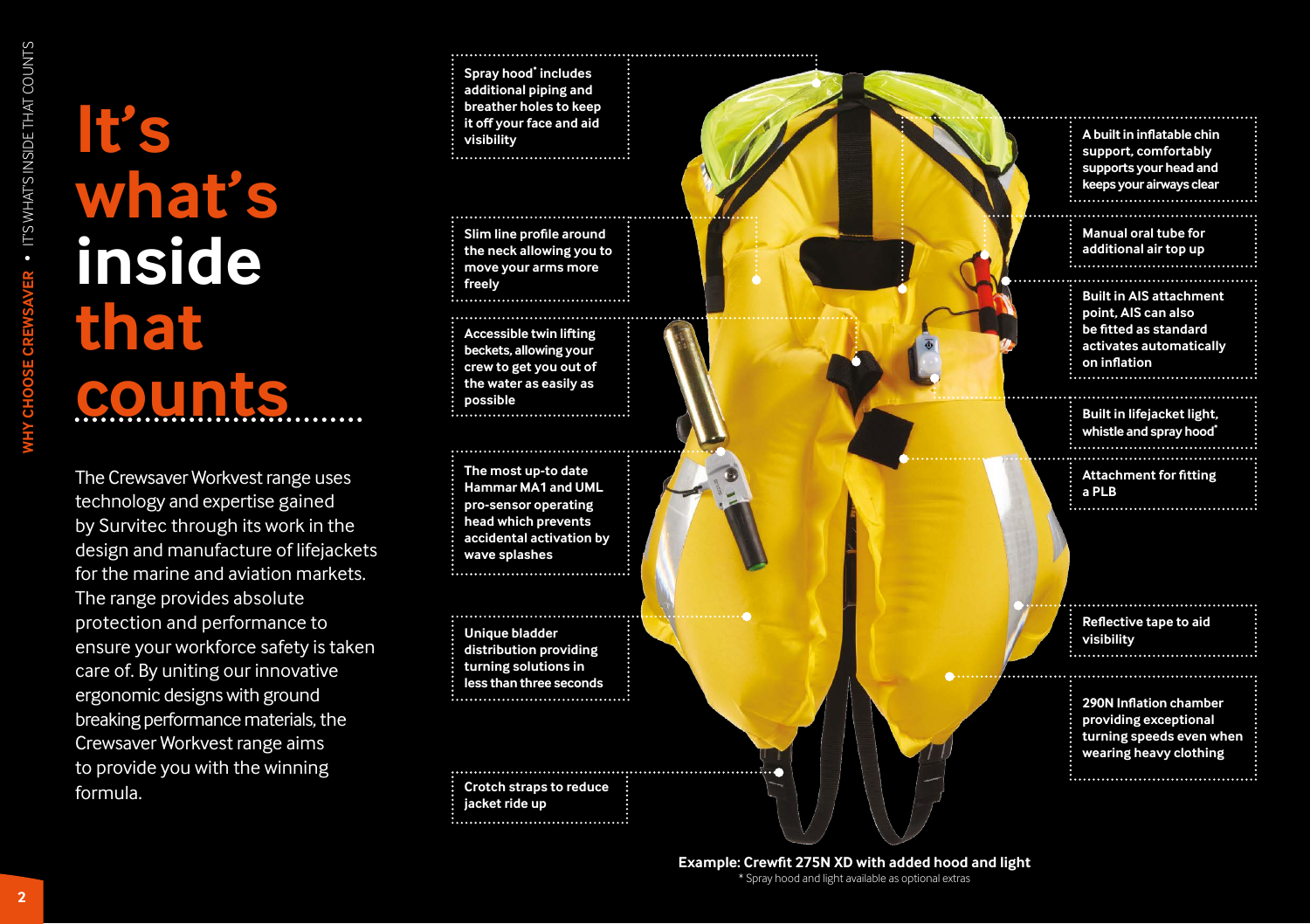## **EXPERIENCE**

- **Crewsaver** is part of Survitec which has 160 years of experience and holds market leading positions worldwide in marine, defence and aerospace survival technology
- **Crewsaver** work closely with military and emergency services including the Royal National Lifeboat Institution (RNLI). The knowledge gained both influences and enhances the products **Crewsaver** brings to the commercial market
- **Crewsaver** is recognised as a world leading designer and manufacturer of lifejackets and safety equipment

## **SAFETY**

- **Crewsaver** lifejackets are rigorously tested and retested to exceed all safety standards
- All materials and fabrics are carefully selected to bring the best and most appropriate materials for each product



- **Crewsaver** in partnership with the world's leading firing mechanism manufacturers ensure that all the units used offer the best possible performance within each individual design
- The advanced bladder technology involved in our lifejackets are designed ergonomically for everyday use, but without compromise for your survival in the very worst scenarios
- Fusion 3D technology To give maximum comfort and dexterity which aids the ability to self-rescue

**OUR STORY. SAFER BY DESIGN.** You want the very best safety equipment so that you and your workforce can rely on it for performance and protection afloat. Our world-leading combination of innovative ergonomic designs and ground breaking performance materials mean you can rest assured

**SUPPORT** Crewsaver have a comprehensive network of first class service providers, either directly through headquarters or through our retail partners and approved servicing centres around the globe



CREWFIT 15oNXD





CREWFIT 15oN